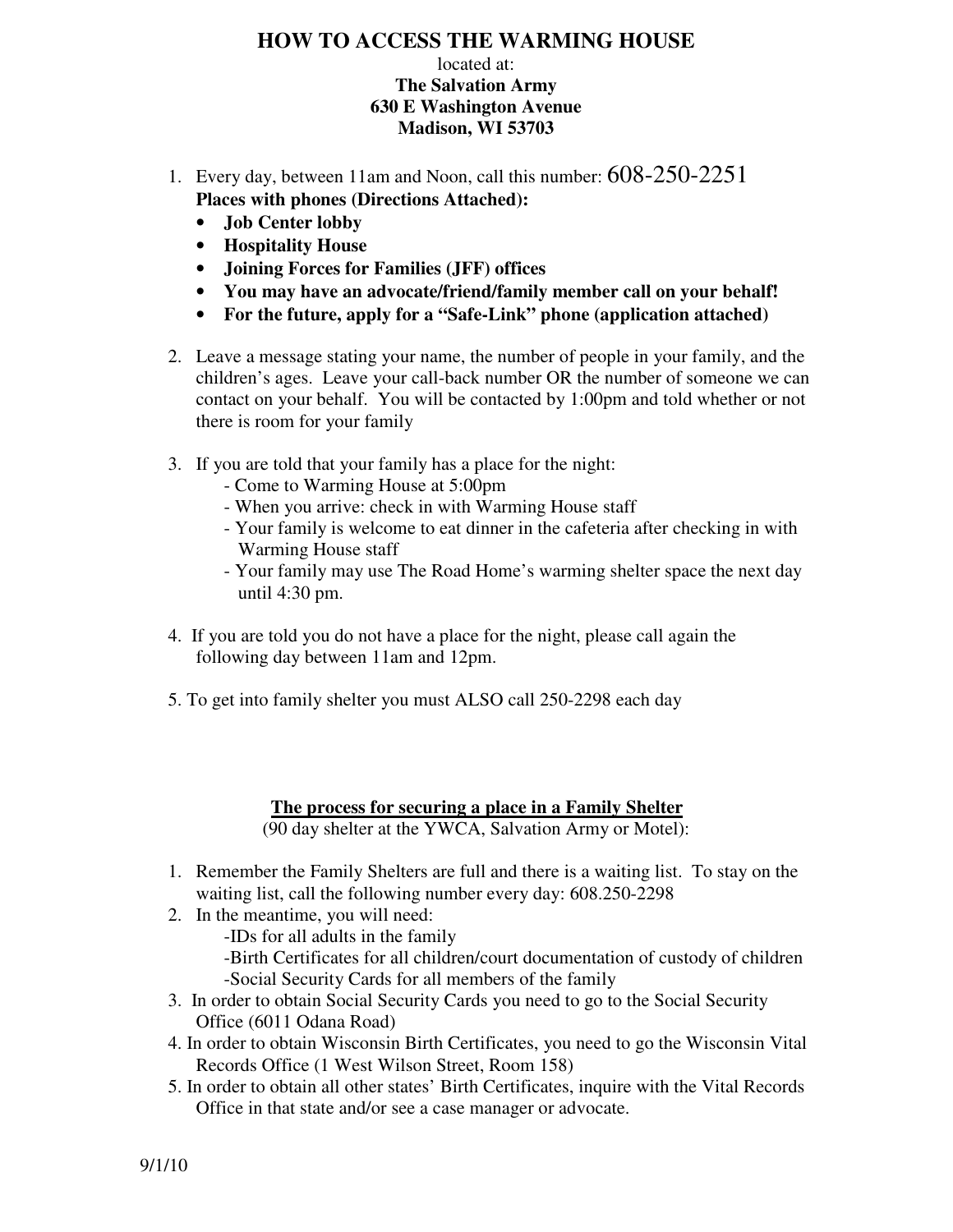### **Directions to Key Locations**

All directions from 630 E. Washington Ave (Salvation Army)

\*\* The front of the building is on East Washington

\*\* The back of the building is the parking lot entrance on East Mifflin

# **PLACES TO GO DURING THE DAY:**

Hospitality House 1490 Martin St (608) 255-4401

By Bus:

- 1. Walk up E Mifflin toward capitol to Mifflin at Pinckney bus stop
- 2. Take bus #4 to South Transfer Pt
- 3. Get off at Fish Hatchery @ Carver stop

By Car:

- 1. Going out of Parking lot, Turn Left on East Mifflin.
- 2. Take a Left onto Blair
- 3. Go Straight through E. Washington intersection and merge right onto John Nolen Dr.
- 4. Turn right onto North Shore Drive
- 5. Stay straight on Proudfit
- 6. Turn left onto Park Street
- 7. Turn right onto Fish Hatchery
- 8. Turn left onto Martin Street (Hospitality House will be on your left side)

The Road Home (Day Shelter) 128 E Olin Ave (608) 294-7998 x 309

 **\*\*\*** Only for families who stayed at Warming House the night before**\*\*\***  By Bus:

 1. Walk up East Washington toward capitol to East Washington and Blair st bus stop

- 2. Take bus # 15 to University and Park street
- 3. Get off at University and Park street and transfer to Bus #13
- 4. Take Bus #13 toward Olin Avenue
- 5. Get off at Olin Avenue and Expo

By Car:

- 1. Take a Left onto Blair
- 2. Go Straight through E. Washington intersection and merge right onto John Nolen Dr.
- 3. Turn Right onto East Olin Avenue (The Road Home will be on your Right Side)

# **FOR ACCESS TO FREE PUBLIC PHONES, TO LOOK FOR WORK, OR TO APPLY FOR PUBLIC ASSISTANCE:**

Dane County Job Center 1819 Aberg Ave (608) 245-5390 \*local phones in lobby, but no call backs.

By Bus:

- 1. Walk up E Washington toward the capitol to Main at Carroll bus stop
- 2. Take bus #4 toward North Transfer Pt
- 3. Get off at Aberg @ Loftsgordan stop

### By Car:

- 1. Going out of parking lot, turn Right on East Mifflin
- 2. Turn Left on Dickinson Street
- 3. Turn Right on Johnson Street
- 4. Follow Johnson street and turn Left on Fordem Avenue
- 5. Continue onto North Sherman
- 6. Take a Right onto Aberg Avenue (Job Center on Left side)